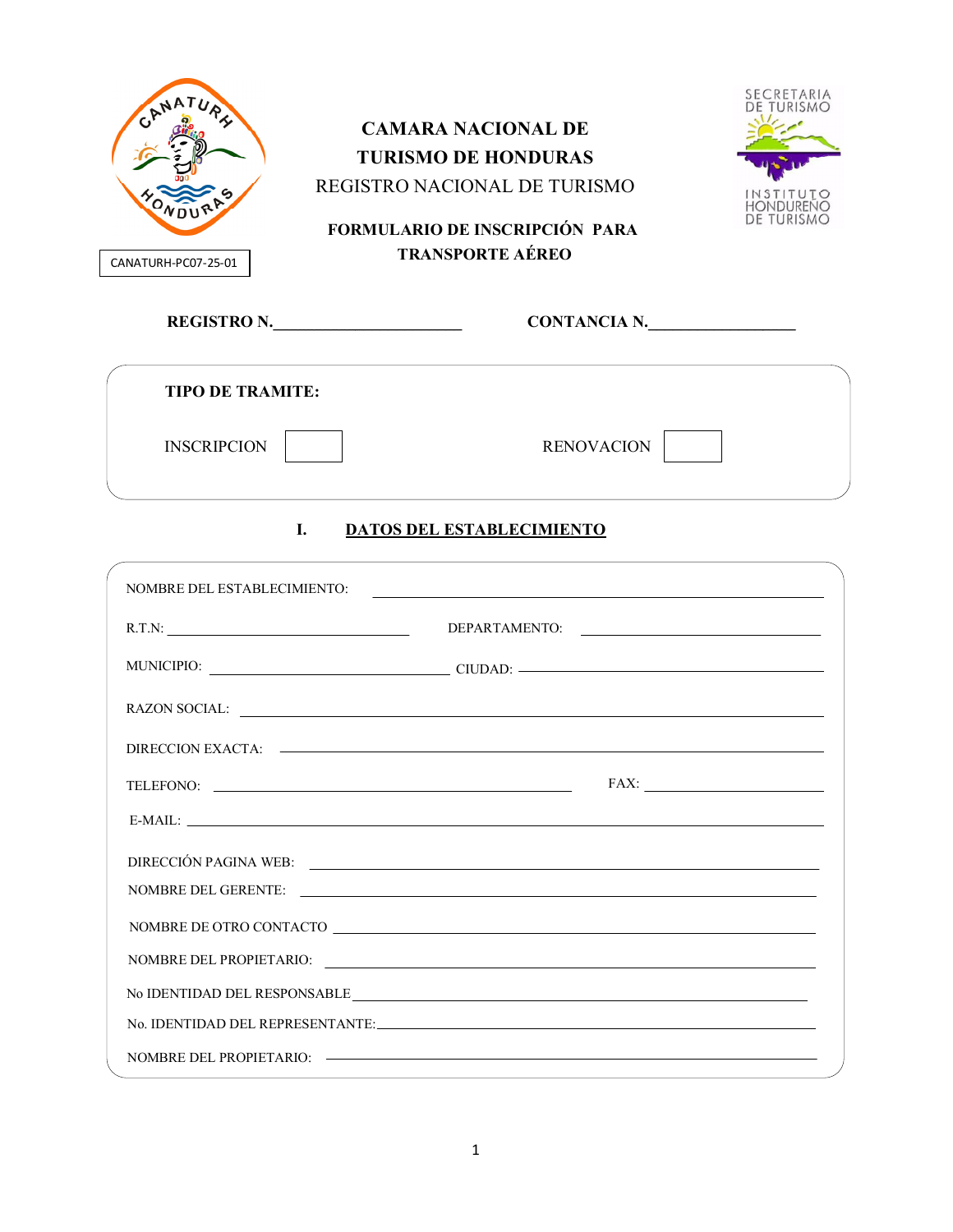## **II. CARACTERISTICAS DEL ESTABLECIMIENTO**

| <b>SUCURSALES:</b><br><b>SI</b>                                  | N <sub>O</sub>                                                                                                                                                                                                                       |                      |
|------------------------------------------------------------------|--------------------------------------------------------------------------------------------------------------------------------------------------------------------------------------------------------------------------------------|----------------------|
|                                                                  |                                                                                                                                                                                                                                      |                      |
|                                                                  |                                                                                                                                                                                                                                      |                      |
| <b>OPERADOR: REGIONAL</b>                                        | <b>NACIONAL</b>                                                                                                                                                                                                                      | <b>INTERNACIONAL</b> |
|                                                                  |                                                                                                                                                                                                                                      |                      |
|                                                                  |                                                                                                                                                                                                                                      |                      |
|                                                                  |                                                                                                                                                                                                                                      |                      |
| <b>CONTARA CON ALIANZAS ESTRATÉGICAS</b><br>SI<br>N <sub>O</sub> | ESPECIFIQUE                                                                                                                                                                                                                          |                      |
| <b>SERVICIOS CON LOS QUE CONTARA:</b>                            |                                                                                                                                                                                                                                      |                      |
| AIRE ACONDICIONADO                                               | <b>ASIENTOS RECLINABLES</b>                                                                                                                                                                                                          | <b>BAÑO</b>          |
| <b>ALIMENTOS Y BEBIDAS</b>                                       | <b>MÚSICA</b>                                                                                                                                                                                                                        | <b>TELEVISION</b>    |
|                                                                  |                                                                                                                                                                                                                                      |                      |
| <b>TIPO DE UNIDAD:</b>                                           | <b>ESPECIFIQUE</b><br><b>NUMERO DE UNIDADES:</b>                                                                                                                                                                                     |                      |
| <b>AVIONETA</b>                                                  |                                                                                                                                                                                                                                      | <b>CAPACIDAD:</b>    |
| <b>AVION COMERCIAL</b>                                           | <u>and the state of the state of the state of the state of the state of the state of the state of the state of the state of the state of the state of the state of the state of the state of the state of the state of the state</u> |                      |
| <b>HELICOPTEROS</b>                                              | <u> 1999 - Johann Harry Harry Harry Harry Harry Harry Harry Harry Harry Harry Harry Harry Harry Harry Harry Harry Harry Harry Harry Harry Harry Harry Harry Harry Harry Harry Harry Harry Harry Harry Harry Harry Harry Harry Ha</u> |                      |
|                                                                  | <b>ESPECIFIQUE</b>                                                                                                                                                                                                                   |                      |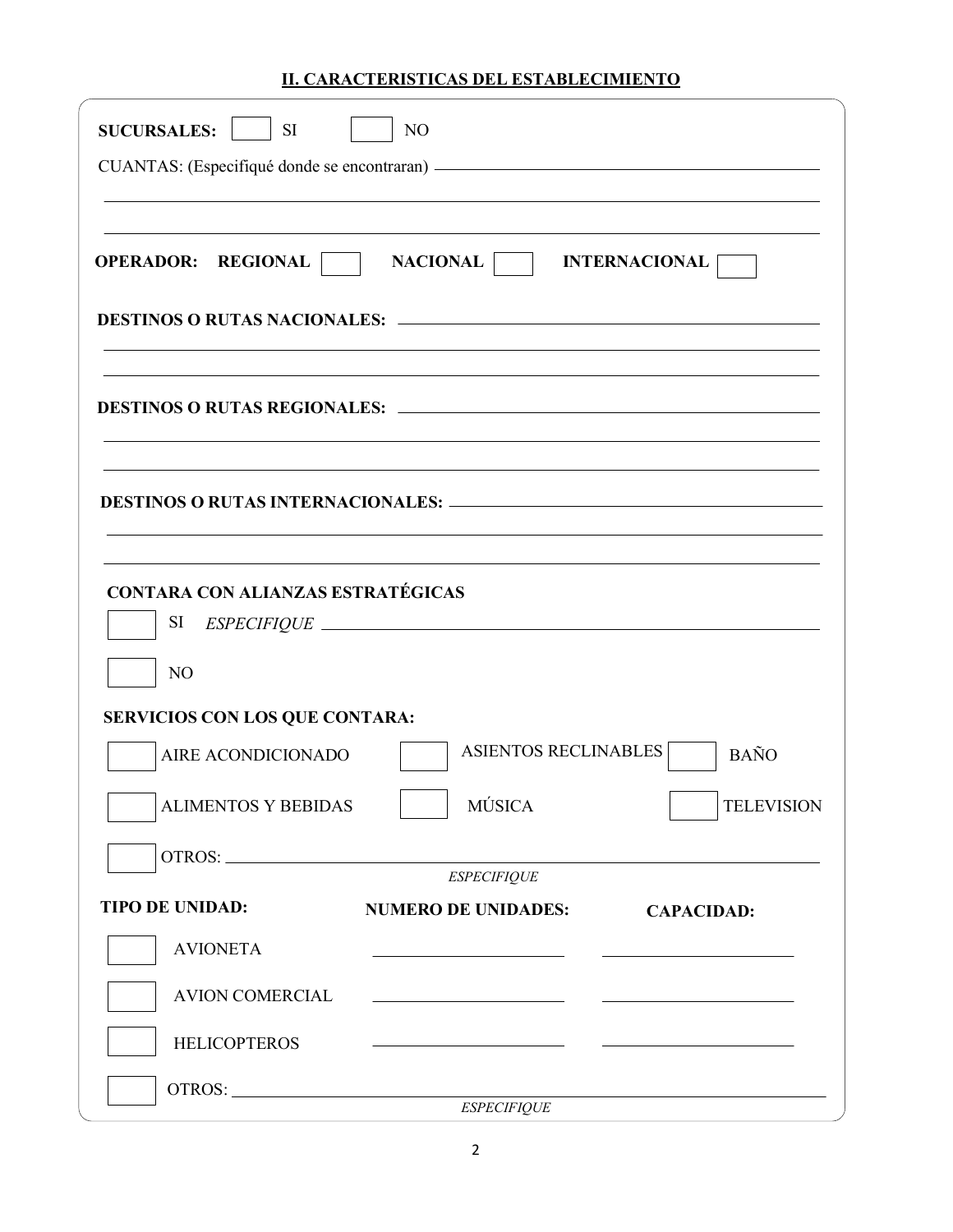| <b>FORMAS DE PAGO:</b>      |                                                                                               |
|-----------------------------|-----------------------------------------------------------------------------------------------|
| <b>CHEQUES</b>              | <b>MONEDA</b><br><b>TARJETAS DE</b><br><b>EFECTIVO</b><br><b>CREDITO</b><br><b>EXTRANJERA</b> |
| OTRAS.                      |                                                                                               |
|                             | <b>ESPECIFIQUE</b>                                                                            |
| <b>TARJETAS DE CREDITO:</b> |                                                                                               |
| <b>VISA</b>                 | <b>AMERICAN EXPRESS</b>                                                                       |
| <b>MASTER CARD</b>          | <b>DINNERS CLUB</b>                                                                           |
| <b>OTRAS</b>                |                                                                                               |
|                             | <b>ESPECIFIQUE</b>                                                                            |
|                             |                                                                                               |

| <b>AREA O DEPARTAMENTO</b>        | <b>N. DE EMPLEADOS</b> |
|-----------------------------------|------------------------|
| PERSONAL ADMINISTRATIVO           |                        |
| PERSONAL DE LIMPIEZA              |                        |
| <b>TRIPULACIÓN</b>                |                        |
| OTROS                             |                        |
| <b>TOTAL DE EMPLEADOS</b>         |                        |
| <b>OTROS DATOS</b>                |                        |
|                                   |                        |
| INVERSIÓN INICIAL:                |                        |
| <b>FUENTES DE FINANCIAMIENTO:</b> |                        |
|                                   |                        |